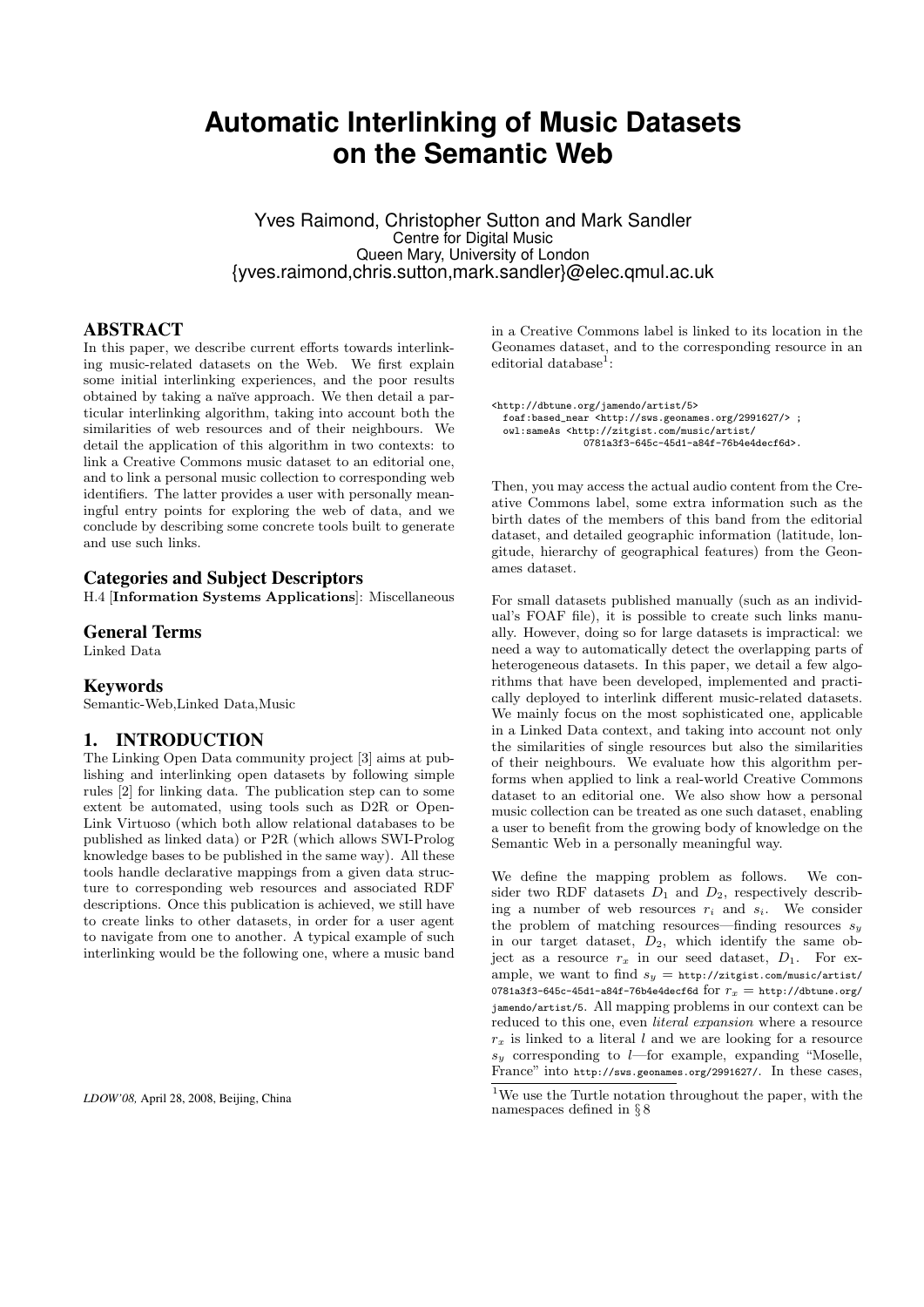a simple transformation (creating a blank node between  $r_x$ and  $l$ ) is enough to return ourselves to a resource matching problem.

# 2. NAIVE INTERLINKING

In this section, we describe some naïve approaches to tackling this resource matching problem, and identify their failings.

# 2.1 Simple literal lookups

Most datasets provide a literal search facility, either through a dedicated Web service (eg. Geonames, Musicbrainz), or through a SPARQL end-point on which we can use filters on literals, or in some cases built-in literal matching functionality. So one solution to link resources from our two datasets would be to first issue the following query on  $D_1$ :

SELECT ?1 WHERE { <r> ?p ?l } FILTER (isLiteral(?1))

and use the bindings of ?l to issue a literal search on  $D_2$ . We can then try to map the resulting resources to  $r$ .

We used this kind of approach to link the Jamendo dataset to the Geonames one<sup>2</sup>. Jamendo provides information about the location of artists, in the form of a literal string (such as "Moselle, France"). We use this to query the Geonames web service, and get back the corresponding Geonames resource. In practice, we found that the literal strings provided by Jamendo are specific enough for this approach to work well. In the two instances when more than one candidate was returned for a location string, no link was created.

# 2.2 Extended literal lookups

Although this simple approach can be suitable for interlinking particular datasets in cases where a literal string reliably provides sufficient disambiguation it is unlikely to discriminate suitably in most cases. For example, when trying to apply it to link musical works in the BBC John Peel Sessions to resources in the DBpedia dataset [1], we come across the literal "Violet"<sup>3</sup>. The actual song which the algorithm should link to is just one of the sixteen results of the corresponding literal lookup.

One solution is to add constraints on the resulting resources. For example, by using the DBpedia links to Yago [10], we can restrict our resources to be of a specific Yago type, or we can restrict it to be linked to a particular infobox URI (specifying a template for structured data on the corresponding Wikipedia page). This leads us to the following SPARQL query:

```
PREFIX p: <http://dbpedia.org/property/>
SELECT<sub>?r</sub>
WHERE<br>{ ?r ?p
         "Violet"@en.
  {
    {?r a <http://dbpedia.org/class/yago/Song107048000>}
```


Figure 1: Example datasets—we here try to match elements from A and B

```
UNTON
    {?r p:wikiPageUsesTemplate
      <http://dbpedia.org/resource/Template:single_infobox>}
  }
}
```
This approach was used to link the musical works and the artists in the BBC John Peel sessions dataset to corresponding resources in DBpedia. Constraints on the target resources were manually defined, and queries taking into account the seed literal and these constraints were issued to the DBpedia SPARQL end-point.

However, even with restrictions on the nature of target resources, a literal may not be discriminating enough. For example, the resource http://dbtune.org/jamendo/artist/5 is linked to the literal "Both". Searching the Musicbrainz dataset for "Both" while restricting ourselves to artists gives us two results. Likewise, when looking for the Nirvana version of the song "Love Buzz" in the DBpedia dataset, we have to disambiguate between the original song and the Nirvana cover. There is therefore a need for a more sophisticated algorithm, capable of handling such disambiguation.

# 3. GRAPH MATCHING

An intuitive approach to disambiguate two artists with the same name would be to check the titles of their releases, and see if they match the titles of the releases in our seed dataset. If by any chance they have releases with the same title, we can check their track titles, and disambiguate using them, and so on. In this section, we develop this idea and give a formal specification of such an algorithm.

# 3.1 Offline graph matching

Consider the two datasets illustrated in fig. 1, with our seed dataset on the left containing a single artist with the name "Both", and the target dataset on the right containing two artists named "Both". We model the two datasets as graphs, with each edge represented as a triple  $(s, p, o)$ .

As a first step, we compute initial similarity values between all pairs of resources  $(s_1, s_2)$  and  $(o_1, o_2)$  such that  $(s_1, p, o_1) \in$  $D_1$  and  $(s_2, p, o_2) \in D_2$ . Such similarity values might be calculated by a string similarity algorithm (such as the ones described in section 2 of [12]) comparing literals directly at-

 $^2 \text{All links}$  to mentioned datasets are available in  $\S\,7$ <sup>3</sup>For the resource http://dbtune.org/bbc/peel/work/1498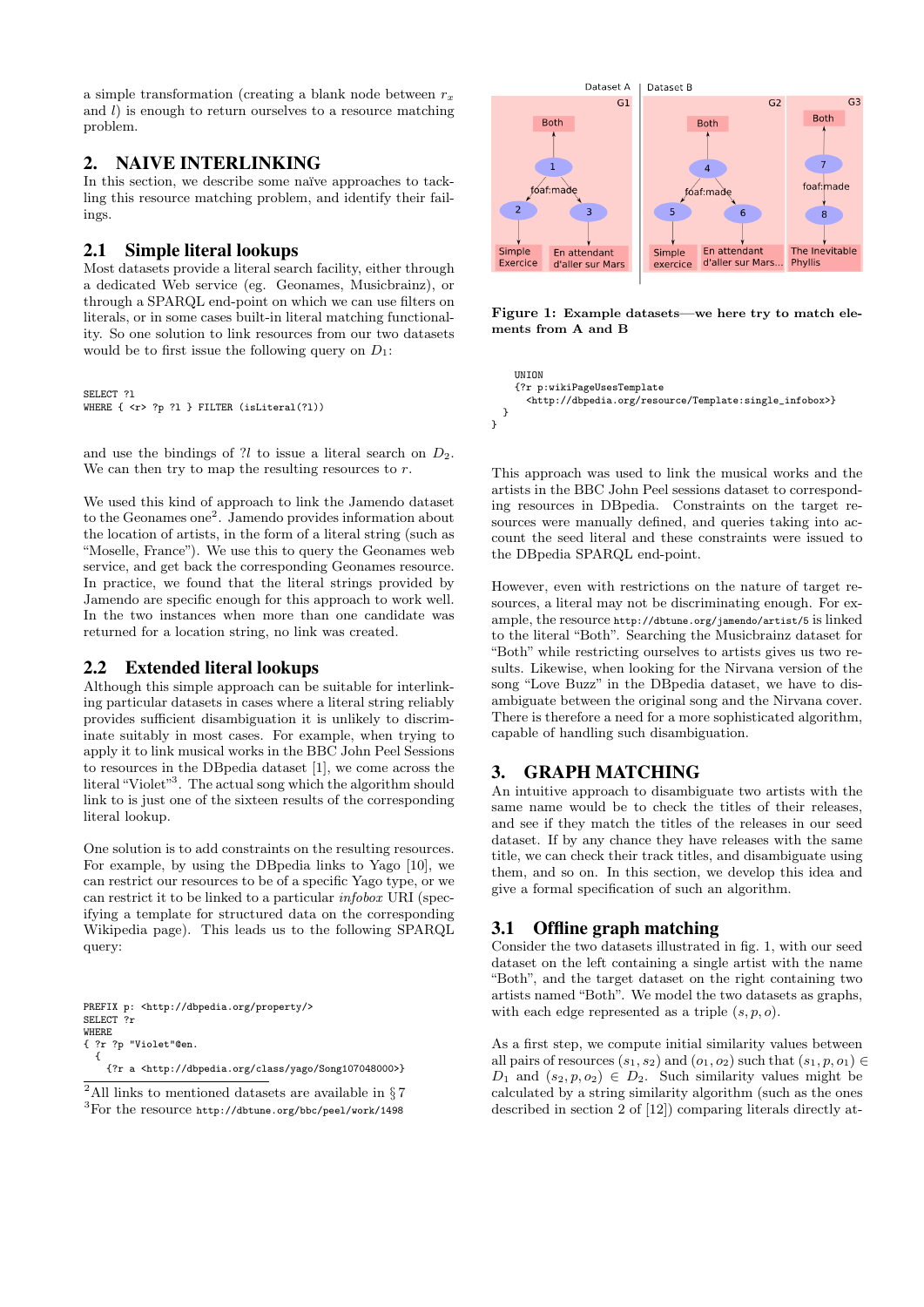Table 1: Initial similarity map

| Resource 1 | Resource 2 | Initial Similarity |
|------------|------------|--------------------|
|            |            |                    |
|            |            |                    |
| 2          | 5          | 0.9                |
| 3          |            | 0.8                |
| 2          |            | 0.1                |
| 3          | 5          | 0.1                |
| 2          |            | 0.1                |
|            |            | $\rm 0.1$          |

Table 2: Possible graph mappings— $(x, y) \equiv \{x \}$  $owl:sameAs$   $v$ , and associated measures

|    | Graphs         | Mapping                                 | Measures |
|----|----------------|-----------------------------------------|----------|
| G1 | G <sub>2</sub> | $M_{G1:G2}a = \{(1,4), (2,5), (3,6)\}\$ | 0.9      |
| G1 | G <sub>2</sub> | $M_{G1:G2}b = \{(1,4), (2,6), (3,5)\}\$ | 0.4      |
| G1 | G3             | $M_{G1:G3}a = \{(1,7), (2,8)\}\$        | 0.55     |
| G1 | G <sub>3</sub> | $M_{G1:G3}b = \{(1,7), (3,8)\}\$        | 0.55     |

tached to these resources. In our example, this produces the results in table 1.

Next, we construct a graph similarity measure. In our example, we consider the possible graph mappings in table 2. Then, we associate a measure with such mappings: we sum the similarity values s associated with each pair  $(x, y)$  and we normalise it by the number of pairs in the mapping. In our example, the resulting measures are in table 2.

Finally, we choose the mapping whose similarity measure is the highest, optionally thresholding to avoid making mappings between graphs which are too dissimilar. In our example, we choose  $M_{G1:G2}a$ .

#### 3.2 Linked Data context

Now, we apply this algorithm in a Linked Data [2] context, where we discover our graphs as we go: the main idea being that we update the graph mappings and their measures as we update our local Semantic Web cache. This is necessary because in general the size of the datasets  $D_1$  and  $D_2$  will be prohibitive; if not for loading both datasets, then for computing all the possible graph mappings between them.

Our starting point is now a single URI r in a dataset  $D_1$ . We try to find the corresponding s in a dataset  $D_2$ , as well as mappings of resources in the neighbourhood of  $r$ . We illustrate this using the same example as the one in § 3.1: we want to map the URI http://dbtune.org/jamendo/artist/5 to the corresponding Musicbrainz URI. As part of the same process we wish to map corresponding albums and tracks for this artist.

In the following, we will use Named Graphs [5], in order to track the provenance of a particular graph, and we let  $G_x$ denote the graph retrieved when dereferencing  $x$ .

The first thing we do is to retrieve  $G_r$ , and extract a suitable label  $l$  for  $r$  (using *dc:title* or  $foaf$ :*name* properties, etc). Now, we need to access some potential candidates for s. To do that, we use the same approach as described in § 2.2. We

issue a query (through a SPARQL end-point or custom web service) to  $D_2$  which involves l and constraints over what we are looking for. This gives us a list of resources.

For each  $s_k$  in this list, we access  $G_{s_k}$ . Now, for all possible graph mappings  $M_{G_r:G_{s_k},i}$ , we compute a measure as defined in § 3.1. If we can make a clear decision now (ie. there is just one measure above our decision threshold), we terminate and choose the corresponding graph mapping. If not, we look for object properties p such that  $(r, p, o) \in G_r$ and  $(s_k, p, o') \in G_{s_k}$ , and we obtain  $G_o$  and  $G'_o$ . <sup>4</sup> Then, we update our possible graph mappings and the associated measures. We iterate this process until we can make a decision (we have one unique mapping with measure above the threshold), or until we can't go any further (no unexplored object properties). Practically, we also limit the maximum number of iterations the algorithm may perform.

In our example, we first dereference http://dbtune.org/ jamendo/artist/5. We get access to the following facts: our URI is identifying a musical band, it is called "Both", and it  $made^5$  two things: http://dbtune.org/jamendo/record/174 and http://dbtune.org/jamendo/record/33. We now look for an artist named "Both" in the Musicbrainz dataset, through the Musicbrainz web service<sup>6</sup>. . This gives us back two URIs: http://zitgist.com/music/artist/ 5f9f2dfb-76f0-4872-ad7d-f9d84a908cb5 and http://zitgist.com/ music/artist/0781a3f3-645c-45d1-a84f-76b4e4decf6d. We dereference them: the first one identifies an artist named "Both" which made two things, and the second one also an artist named "Both" which made one thing.

We now consider two possible graph mappings (corresponding to the two potential matches of our artist resource), with two measures, both equal to 1. We continue looking for further clues, as there is not yet any way to disambiguate between the two. We take the object property occurring in our three graphs, foaf:made, and dereference all the objects of this property that we currently know about. Our starting resource made two records, named "Simple Exercice" and "En attendant d'aller sur Mars". The first matching artist in the Musicbrainz dataset made two records, named "Simple exercice" and "En attendant d'aller sur Mars...". The second matching artist made one record, named "The Inevitable Phyllis". We now update the possible graph mappings, and reach the results in table 2. Now, we have one mapping identifiably better than the others, with graph similarity measure 0.9. We choose it, and hence derive the following statements:

```
<http://dbtune.org/jamendo/artist/5> owl:sameAs
          <http://zitgist.com/music/artist/
             0781a3f3-645c-45d1-a84f-76b4e4decf6d>.
<http://dbtune.org/jamendo/record/174> owl:sameAs
          <http://zitgist.com/music/record/
             3042765f-67ba-49ef-ab28-45805fabef4a>.
<http://dbtune.org/jamendo/record/33> owl:sameAs
           <http://zitgist.com/music/record/
            fade0242-e1f0-457b-99de-d9fe0c8cbd57>.
```
<sup>&</sup>lt;sup>4</sup>We could additionally consider triples of the form  $(o, p, r)$ and  $(o', p, s_k)$ .

<sup>&</sup>lt;sup>5</sup>Captured through the  $foaf$ :made predicate

 ${}^{6}$ See http://wiki.musicbrainz.org/XMLWebService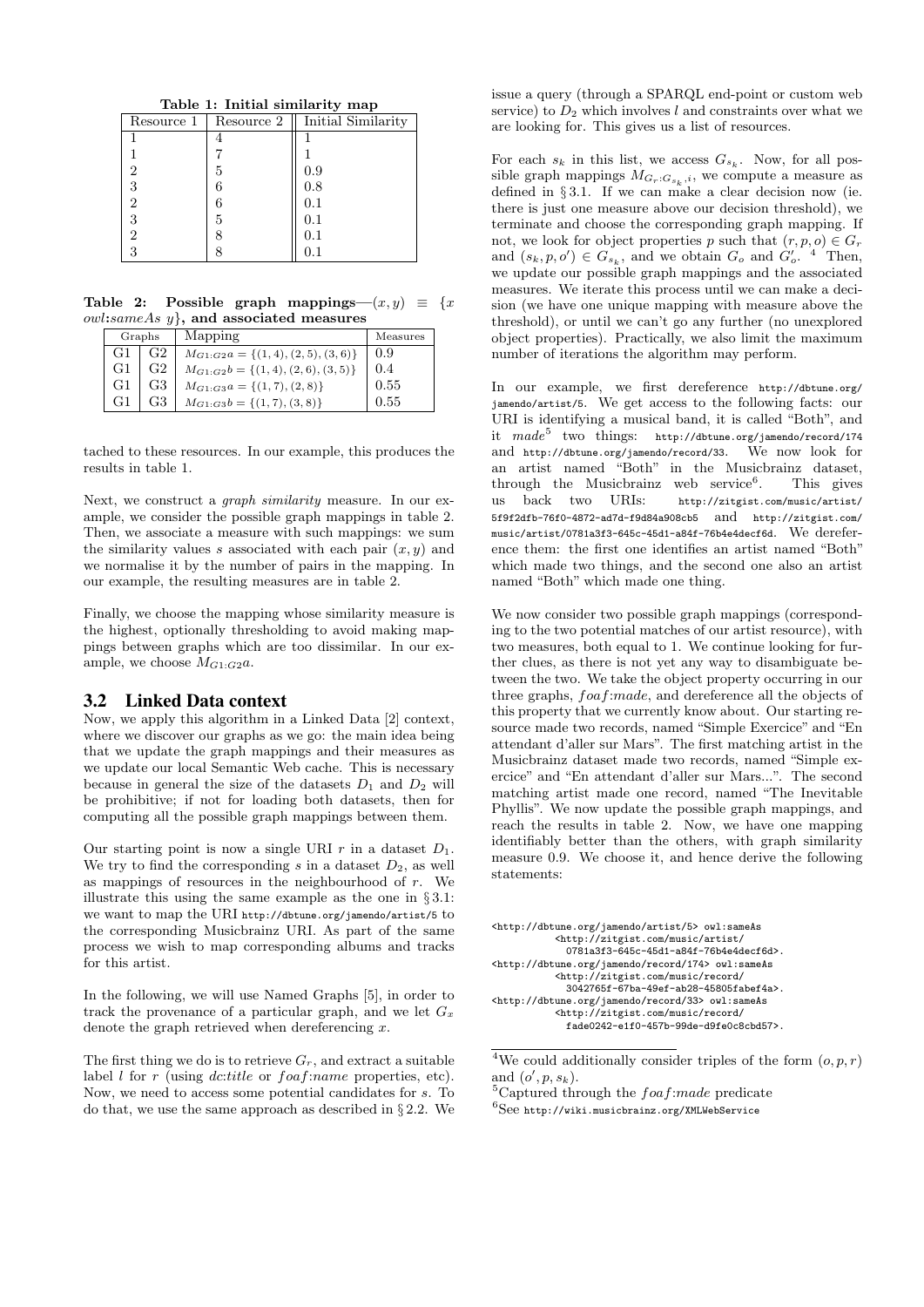Having chosen a mapping we could go further, to also derive such statements for the tracks in these two albums. Another possible extension of this algorithm is to perform literal lookups in  $D_2$  at each step (therefore providing new possible graph mappings each time). This helps ensure we still find the correct mapping in the case that our initial literal lookup does not include the correct resource among its results. For example, the correct target artist might be listed as having a different name in  $D_2$  as in  $D_1$ , such that they do not feature in the results of our initial literal lookup. However, we might have some clues about who this artist is from the names of the albums they produced, and so performing additional literal lookups (on the album titles) may allow us to find the correct artist and hence the correct mapping. Such a variant of this algorithm is implemented in the GNAT software described in § 4.2.

## 3.3 Algorithm definition

The algorithm described above can be expressed in the following pseudo-code. We assume the existence of a function  $string\_similarity(x, y)$  and define the following additional functions:

function  $similarity(x, y)$ :

Extract a suitable label  $l_x$  for x in  $G_x$ Extract a suitable label  $l_y$  for  $y$  in  $G_y$ Return string\_similarity( $l_x, l_y$ )

function  $lookup(x)$ : Extract a suitable label  $l_x$  for x in  $G_x$ Perform a search for  $l_x$  on  $D_2$ Return the set of resources retrieved from the search

function  $measure(M)$ : Foreach  $(r_i, r_j) \in M$  $sim_{i,j} = similarity(r_i, r_j)$ Return  $\sum_{i,j} sim_{i,j}$ 

function  $combinations(O_1, O_2)$ : Return all possible combinations of elements of  $O_1$  and elements of  $O_2$ e.g. *combinations* $({1, 2}, {3, 4}) =$  $\{\{(1,3), (2,4)\}, \{(1,4), (2,3)\}\}\$ 

Our starting point is a URI  $r$  in  $D_1$  and a decision threshold threshold. Our mapping pseudo-code is then defined as:

Foreach  $s_k \in lookup(r)$  $M_k = \tilde{f}(r, s_k)$  $measure_k = measure(M_k)$  $sim_k = measure_k/|M_k|$ If  $sim_k > threshold$  for exactly one k, return  $M_k$ Else,  $Mappings$  is the list of all  $M_k$ , and return propagate(Mappings)

function propagate(Mappings) : Foreach  $M_k \in Mappings$ :  $measure_k = measure(M_k)$ Foreach p s.t.  $(\exists (r, r') \in M_k, \exists (r, p, o) \in G_r,$  $\exists (r', p, o') \in G_{r'}$  and  $\forall Map \in Mappings, (o, o') \notin Map$ : Foreach  $(r, r') \in M_k$ :  $O_{k,r,p}$  is the list of all *o* such that  $(r, p, o) \in G_r$ 

 $O'_{k,r,p}$  is the list of all *o* such that  $(r', p, o) \in G_{r'}$ 

For each 
$$
Objmap_{k,i} \in \bigcup_r combinations(O_{k,r,p}, O'_{k,r,p})
$$
:

 $sim_{k,i} = (measure_k + measure(Objmap_{k,i}))/(|M_k| +$ 

 $|Objmap_{k,i}|)$ If no  $sim_{k,i}$ , fail

If  $sim_{k,i}$  > threshold for exactly one  $\{k,i\}$  pair, return  $append(M_k,Objmap_{k,i})$ Else,  $NewMappings$  is the list of all  $append(M_k,Objmap_{k,i}),$ 

and return *propagate*(NewMappings) (if the maximum number of recursions is not reached, otherwise fail)

Now, we apply this pseudocode to our earlier "Both" example  $(r = 1 = \text{http://dbtune.org/jamendo/artist/5})$ , with a  $threshold$  of 0.8. This makes us go through the following steps:

 $lookup(r) = \{4, 7\}$  $M_1 = \{(1,4)\}, \, \, \text{sim}_1 = 1$  $M_2 = \{(1, 7)\}, \, \, \text{sim}_2 = 1$  $Mappings = {\{(1,4)\},\{(1,7)\}}$ 

 $propagate({\{(1,4)\},\{(1,7)\}})$  $k = 1, p = foaf$ :made  $O_{1,1,foaf:made} = \{2,3\}, O'_{1,4,foaf:made} = \{5,6\}$  $Objmap_{1,1} = \{(2,5), (3,6)\}, \widetilde{Objmap}_{1,2} = \{(2,6), (3,5)\}$  $sim_{1,1} = 0.9, sim_{1,2} = 0.4$  $k = 2, p = f$ oaf:made  $O_{2,1,foaf:made} = \{2,3\}, O'_{2,7,foaf:made} = \{8\}$  $Objmap_{2,1} = \{(2,8)\}, Objmap_{2,2} = \{(3,8)\}$  $sim_{2,1} = 0.55, \, sim_{2,2} = 0.55$ 

Now,  $sim_{1,1}$  is the only  $sim_{k,i}$  above the threshold, we therefore choose  $\{(1,4), (2,5), (3,6)\}$  as our mapping, which corresponds to the RDF code in § 3.2.

Of course, several heuristics could be added to this pseudo-code, in order to improve the scalability of the algorithm. In practice, we associate weights to properties, in order to start from the most informative one  $(foaf:made, for example)$ .

## 4. EXPERIMENTS

In this section, we detail two experiments using this algorithm, and their respective evaluations. The first one deals with the automatic interlinking of two online music datasets. The second one deals with the linking of a personal music collection towards corresponding web identifiers.

#### 4.1 Linking two overlapping web datasets

In this section, we focus on a concrete interlinking which has been achieved using this algorithm, between two overlapping web datasets: Jamendo and Musicbrainz. We implemented this algorithm<sup>7</sup> in SWI-Prolog [11], with only one lookup on the Musicbrainz end-point, at the artist level. Our algorithm derived 10944 similarity statements for artist, record, and track resources so far, which allows us to get detailed editorial information from Musicbrainz, and the actual audio content, as well as tags, from the Jamendo dataset.

We focus our evaluation on artist resources. As we perform only one lookup, at the artist level, no tracks or records can be matched if the artist is not. In order to evaluate the quality of the interlinking, we take a random sample from the Jamendo dataset: we first collect every single artist  $\mathrm{URI}^8$ , and we randomly select 60 from among them. Then,

 $\overline{7}$ The source code of all the software mentioned is available as part of the motools project: as part of the motools project: http://sourceforge.net/projects/motools

<sup>8</sup>The results of such a SPARQL query are available at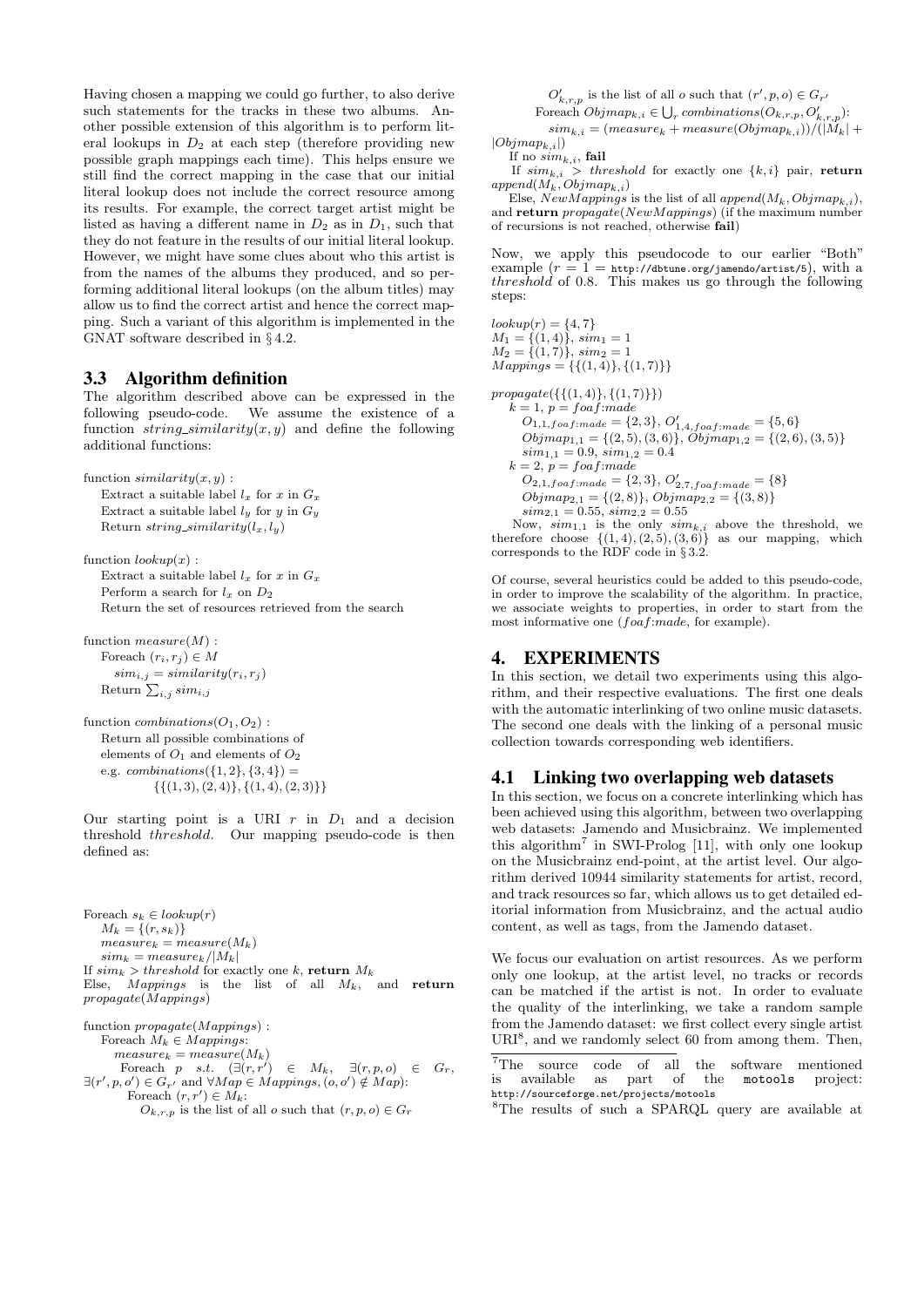|              |  |  | Table 3: Evaluation of the Jamendo/Musicbrainz |
|--------------|--|--|------------------------------------------------|
| interlinking |  |  |                                                |

|                          | Link derived $\vert$ Link not derived |
|--------------------------|---------------------------------------|
| $\operatorname{Correct}$ | 53                                    |
| Incorrect                |                                       |

we run our mapping algorithm and manually check whether the mappings are correct. Each tested resource therefore falls into one of the following categories:

- An owl:sameAs link is derived : correct (same artist in the Jamendo and in the Musicbrainz datasets) ;
- An *owl:sameAs* link is derived : incorrect (different artists) ;
- No link is derived : correct (there is a corresponding artist in the Musicbrainz dataset) ;
- No link is derived : incorrect (no corresponding artists in the Musicbrainz dataset).

The results<sup>9</sup>, in terms of how many resources fall within each of the above defined categories, are shown in table 3. In our test dataset, the disambiguation was needed in 16 cases. For example, one of the artist resources was named "Hair", which matches four resources within Musicbrainz, none of them being the same band. The first case that failed is due to an implementation mistake, failing to normalise the graph similarity measures correctly when the target graph is bigger than the seed one (in this case, the artist had two releases on Musicbrainz, and just one on Jamendo). The second case that failed is due to the fact that the Musicbrainz RDF is outdated (the artist does not exist in the RDF dump, but does exist in the Musicbrainz database).

#### 4.2 Linking personal music collections

Personal music collections can also be a part of the web of data. The Music Ontology [9] makes the same distinction as FRBR between manifestations (all physical objects that bear the same characteristics, eg. a particular album) and items (a concrete entity, eg. my copy of the album on CD). A manifestation and a corresponding item are linked through a predicate mo:available\_as. Therefore, given a set of audio files in a personal music collection, it is possible to keep track of the set of statements linking this collection to identifiers elsewhere in the Semantic Web which denote the corresponding manifestations. These statements provide a set of entry points to the Semantic Web, allowing access to information such as the birth date of the artists responsible for items in the collection, geographical locations of the recordings, etc.

GNAT is an implementation of automatic linking from a personal audio collection to the Musicbrainz dataset—it uses audio fingerprinting and available metadata to find corresponding dereferencable identifiers, and then outputs RDF



Figure 2: Constructing a graph from local music metadata

statements making the links between local audio files and the remote manifestation identifiers. The fingerprinting functionality can be useful when the metadata available is particularly poor, but since it is highly dependent on the fingerprinting service chosen, we concern ourselves here solely with the metadata-based approach.

All modern audio encodings allow for the inclusion of metadata "tags" alongside audio data in a file, such that each audio file can include the kind of editorial information contained in the data sets described above. We can therefore consider a reasonably well tagged personal music collection to be just another music data set, apply the algorithm described in § 3, and hence link each local audio file to a corresponding resource on the Semantic Web. GNAT uses the variant discussed at the end of § 3.2 which maps artists, albums and tracks, performing literal lookups at each stage. For each local audio file, a simple seed graph is constructed based on the artist, album, title and track number specified in the file's ID3 tag (see fig. 2 for an example). It proceeds as set out in § 3.3 until a single best mapping is found. After processing a directory of files in this way, GNAT outputs an RDF file providing mo:available\_as links from URIs in the Zitgist publication of MusicBrainz data to the local audio files. For example :

```
<http://zitgist.com/music/track/
```

```
1adfecb7-875f-4203-b3b1-8e2e643f94a2> mo:available_as
   <file:///mnt/music/Artists/Nirvana/Bleach/track5.mp3>
```
Using this algorithm rather than one of the more naïve approaches should allow GNAT to be robust to various inaccuracies in the local files' metadata. We evaluated GNAT's behaviour in the face of such problems by taking a correctlytagged MP3 file of the Beatles track "I want to hold your hand" and artificially introducing various mistakes. The MusicBrainz dataset lists no less than 25 releases for this track by The Beatles, and dozens of artists with songs of the same name. The correct set of metadata is shown in table 4 and results are shown in table 5.

We can see that GNAT performs well in the face of inaccurate metadata. The release chosen when the album field is missing or set to a random string is arguably correct—it is

http://dbtune.org:2105/sparql/?query=select%20distinct%20%3Fa %20where%20%7B%3Fa%20a%20mo%3AMusicArtist%7D

 $^{9}$  The detailed results, resource by resource, are available at http://moustaki.org/resources/results.txt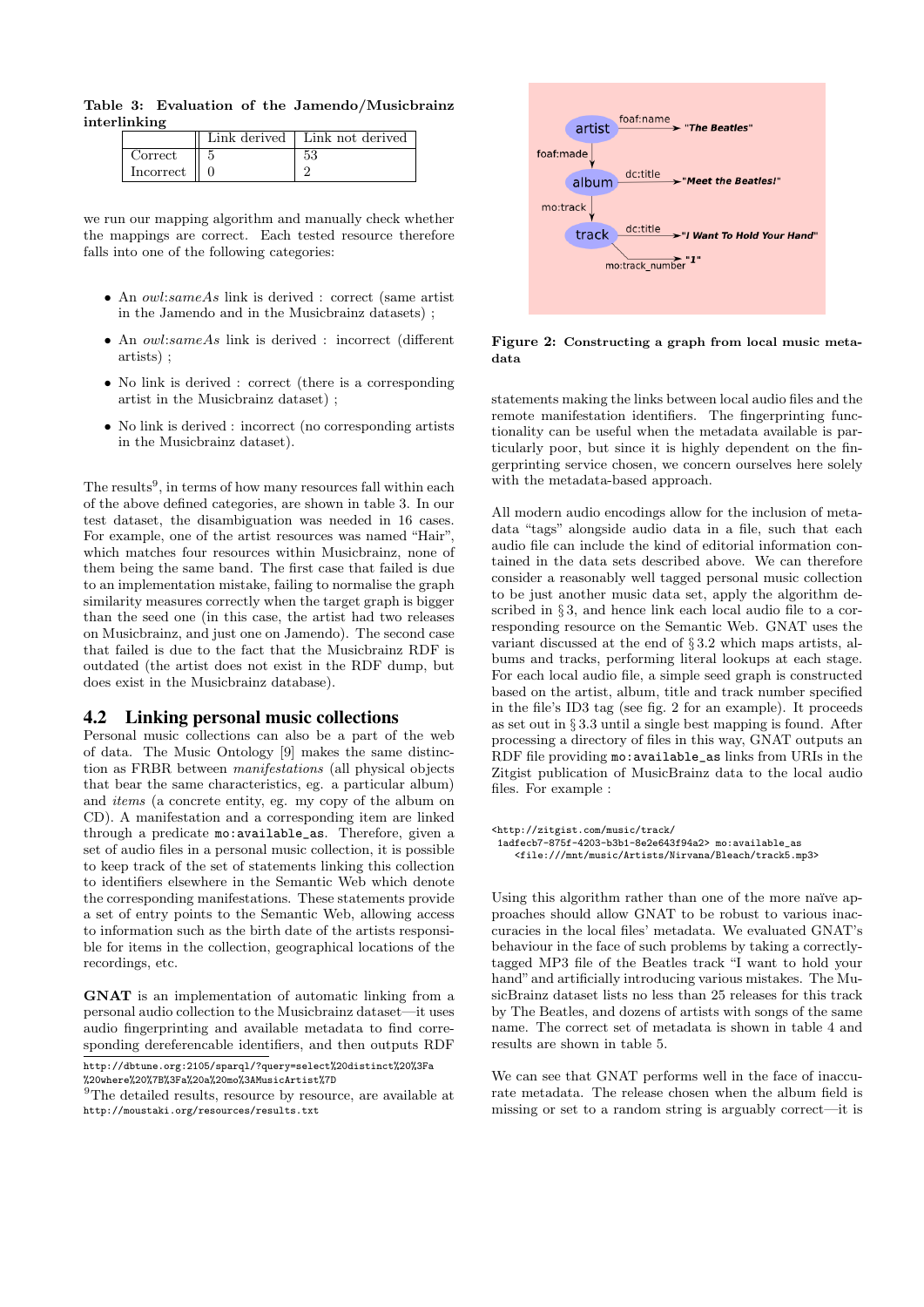| Change made                           | <b>Resulting mapping</b>               |
|---------------------------------------|----------------------------------------|
| Artist field missing                  | Correct                                |
| Artist set to random string           | Correct                                |
| Artist set to "Beetles"               | Correct                                |
| Artist set to "Al Green"              | Mapped to Al Green's cover version     |
| Album field missing                   | Mapped to correct track on the release |
| Album set to random string            | "The Capitol Albums, Volume 1 (disc 1: |
| Album set to "Meat the Beatles"       | Meet the Beatles!)"                    |
| Track set to random string            | Correct                                |
| Track set to "I Wanna Hold Your Hand" | Correct                                |

Table 5: Evaluation of GNAT's linkage on particular cases

Table 4: Base (correct) metadata for GNAT evaluation

| Artist    | "The Beatles"              |
|-----------|----------------------------|
| Album     | "Meet The Beatles!"        |
| Title     | "I Want To Hold Your Hand" |
| Track Num |                            |

the same CD, released as part of a box set. One would hope that the release "Meet the Beatles!" would be chosen in the case of the album being misspelled.

With a practical implementation some trade-offs must be made. In the case of setting the artist to "Al Green", we have two conflicting pieces of information (artist and album) and our implementation here chooses the mapping for which the artist matches. A more sophisticated version of GNAT might consider other tracks in the current directory to establish that the track most likely comes from the Beatles release rather than Al Green's release.

Such links from a user's own files to information on the Semantic Web could be a significant step towards making data on the Web available and relevant to people, but a user agent must act on such links before they are directly useful to a human. In the next section we describe a companion tool to GNAT, designed to exploit the links GNAT produces.

# 4.3 Use-cases

For the links between a user's files and Semantic Web resources to be useful, an application must have some information about the resources. The GNARQL program in the motools project is beginning to explore some of the possibilities in this direction. The program loads in all the owl:sameAs links produced by GNAT, dereferences the corresponding URIs, and then aggregates additional information about those resources.

The basic mechanism for aggregating additional information is to crawl outwards from the given resource, dereferencing linked resources and adding their descriptions to the local RDF store. In the simplest case, this crawling can be unguided, simply following all links regardless of the properties used, and performing a breadth-first traversal of the Semantic Web from all known resources.

More sophisticated crawling strategies may lead to better aggregation for a user's purposes. For example, GNARQL can prioritise links which use properties from the Music Ontology (or other specified namespaces). This helps ensure that relevant information is prioritised over less obviouslyuseful information.

Information relating to resources of interest may also be retrieved based on specific rules. For example, if we know that the SBSimilarity service provides "similar track" information about tracks by appending their Musicbrainz ID to a given prefix<sup>10</sup>, we can specify a rule in GNARQL for generating rdfs:seeAlso links from known tracks to the corresponding documents in the SBSimilarity namespace. These rule-derived links will then be followed as part of the crawling strategy, and their information added to the local RDF store.

Naturally, the information held in GNARQL's store need not come solely from GNAT. In fact, any RDF data in the designated directory tree will be loaded. In our research group, this means that Chord Ontology<sup>11</sup> transcriptions are held alongside the MusicBrainz data retrieved from Zitgist and social tag data retrieved from various websites.

To enable applications to take advantage of this aggregated data, GNARQL provides a SPARQL endpoint. This frees end-user applications from the need to themselves maintain a database relating to the user's music collection, and allows multiple applications to benefit from a single store of aggregated information.

Based on datasets available today, some example queries such user interfaces might pass on to GNARQL include "Find tracks which are performances of works by Russian composers around the turn of the twentieth century", "Find me cover versions of rock songs in non-rock genres" or potentially (by using information linked from a user's FOAF file) "Find me gigs by the artists I play frequently which fit with my vacation schedule".

To experiment with browsing the data aggregated by GNARQL, we have developed a prototype user interface, based heavily on the /facet program described in [6]. This provides a web browser-based interface for exploring the aggregated information, and performing simple facet-based

 $^{10}$ eg. http://isophonics.net/music/signal/280b7fae-724e-4a6d-8e91-6fe3f0a2bdad provides extra information about http://zitgist.com/music/signal/280b7fae-724e-4a6d-8e91-6fe3f0a2 bdad

 $^{11}{\rm{See}}$ http://purl.org/ontology/chord/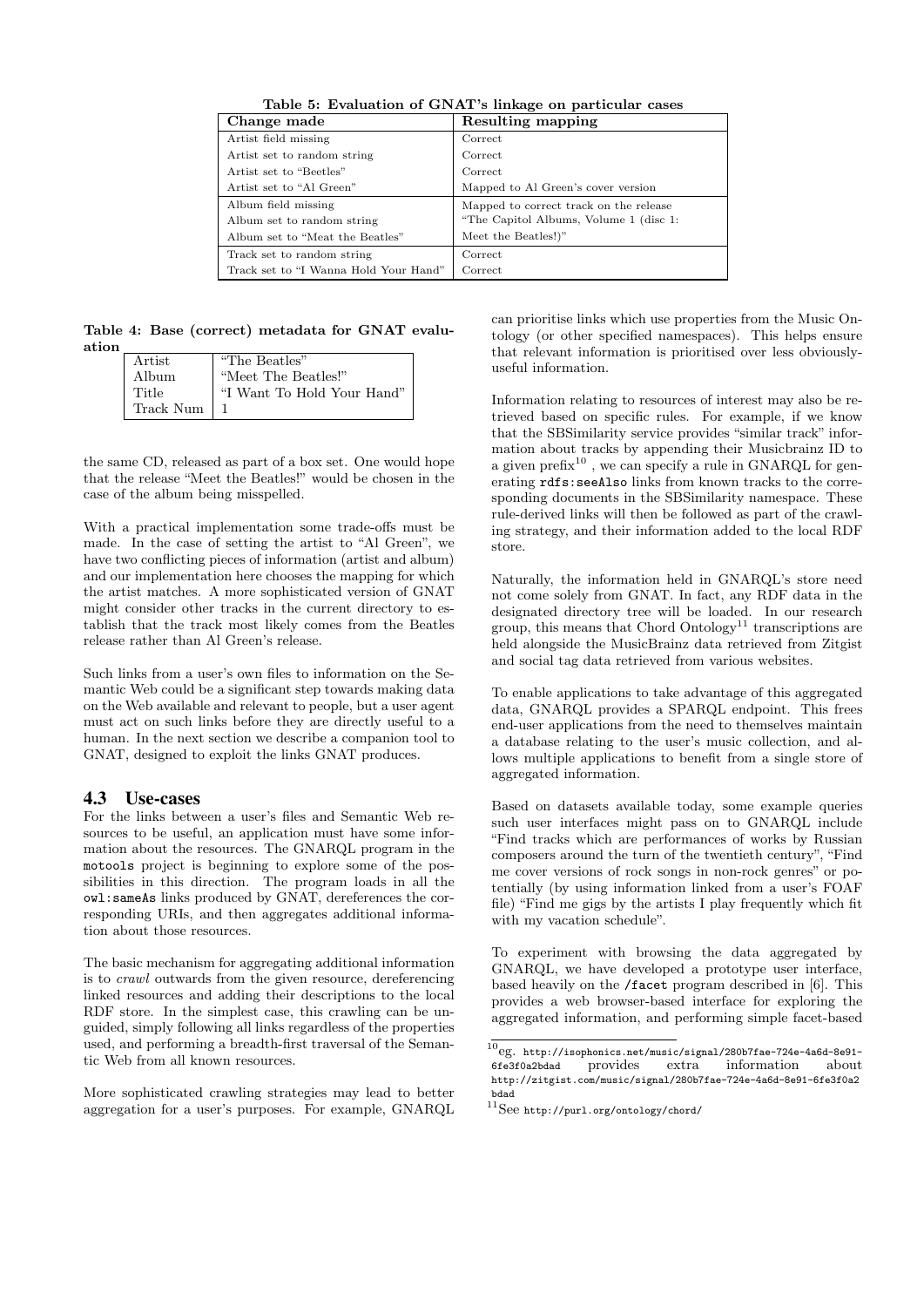queries. The map functionality allows the results of such queries to be plotted geographically, as shown in fig. 3.

# 5. FUTURE WORK

## 5.1 Work on the interlinking algorithm

The algorithm proposed here has several limitations. Firstly, it doesn't specify any heuristics to use if the ontologies differ. In this case,we would need a different methodology, perhaps inspired by the approach described in [8]. Secondly, the algorithm is designed for the case where a meaningful similarity measure between pairs of individual resources is available (here, using string similarity of labels attached to them with certain predicates). In a linking scenario where there is no particularly good similarity measure on individual resources and the graph structure is therefore the most salient factor for correct linking, another algorithm may be more appropriate. In this case, Melnik's "similarity flooding" [7] approach could be used, which prioritises graph structure rather than node similarity, relying on a post-processing stage to filter out unsuitable mappings.

Based on these observations, further work developing the interlinking algorithm could provide a framework for interlinking a wider variety of datasets.

## 5.2 Work on implementations

Currently, the GNAT tool implements two distinct approaches to finding manifestation URIs for local audio files. One uses just the available metadata, and this approach is described in § 4.2, above. Since audio metadata in personal collections is frequently incomplete, inaccurate, or missing entirely, this may not be sufficient. The other approach therefore exploits audio fingerprinting [4] to try to identify the track, and then if there is remaining ambiguity the local metadata is used to choose a single URI.

Ideally, we could use the fingerprint of an audio file as just another piece of information about the track, incorporating it into our graph mapping approach. In practice, the main fingerprinting service available with a large supporting database, MusicIP's MusicDNS service<sup>12</sup>, is relatively opaque. Fingerprinting a track either returns a PUID, which can be used to perform a search on MusicBrainz, or returns no results. It therefore provides only a boolean test for similarity, and some hidden decisions have been made by the MusicDNS service using any available metadata. As a result, there is no obvious way to uniformly combine fingerprint information and local metadata in a graph mapping approach.

A fingerprinting service which exposed the server-side database and the actual process of matching a fingerprint to a database entry could allow for some more sophisticated linkage between personal audio collections and the Semantic Web. We have some hopes that Last.fm's recently launched fingerprinting service might gather a large database and make it freely available in a flexible way.

Although the core of the GNARQL tool is in place, more work is required to explore different approaches to crawling. Also, since Semantic Web user interfaces are relatively young, more work is required to fully exploit the functionality GNARQL is beginning to exhibit.

# 6. CONCLUSION

In this paper, we described several different methods for interlinking Semantic Web datasets. We mentioned two naïve approaches, leading to the construction of a more elaborate algorithm, which takes into account not only the similarity of the resources themselves but also the similarity of their neighbours. Its main advantages are to provide a best-effort mapping, without any need for a learning step (for which we would have to manually interlink some resources), and to work in a linked data environment, where new resources are discovered as we get through the mapping process. We described two implementations of this algorithm. The first one was used to interlink artists, records, and tracks in two online music datasets: Jamendo and Musicbrainz, and the second one allows any user to link their personal music collection to corresponding identifiers in the Musicbrainz dataset. We evaluated these two implementations separately.

Creating links between heterogeneous datasets can dramatically enhance the usefulness of each. Using such links, a Semantic Web user agent can jump from a band within the Jamendo dataset to the corresponding resource in the Musicbrainz one, to the corresponding resource in DBpedia, to its approximate geographic location, to the famous composers born in that city, etc. However, if it is possible to define such links manually for small datasets, it is impossible for large ones. We need methodologies to discover them in an automated way. The techniques presented here are far from perfect, but represent some initial efforts in this direction.

# 7. DATASETS

The following datasets are mentioned throughout the paper:

Jamendo on DBTune: http://dbtune.org/jamendo/ BBC John Peel sessions: http://dbtune.org/bbc/peel/ SBSimilarity: http://www.isophonics.net/SBSimilarity Musicbrainz RDF: http://zitgist.com/music/ DBpedia: http://dbpedia.org/ Geonames: http://geonames.org/

# 8. NAMESPACES

We use the following namespaces throughout our RDF examples:

@prefix mo: <http://purl.org/ontology/mo/>. @prefix foaf: <http://xmlns.com/foaf/0.1/>. @prefix owl: <http://www.w3.org/2002/07/owl#>.

## 9. ACKNOWLEDGEMENTS

The authors acknowledge the support of both the Centre For Digital Music and the Department of Computer Science at Queen Mary University of London for the studentship for Yves Raimond. This work has been partially supported by the EPSRC-funded ICT project OMRAS-2 (EP/E017614/1).

 $^{12}$ See http://www.musicip.com/dns/